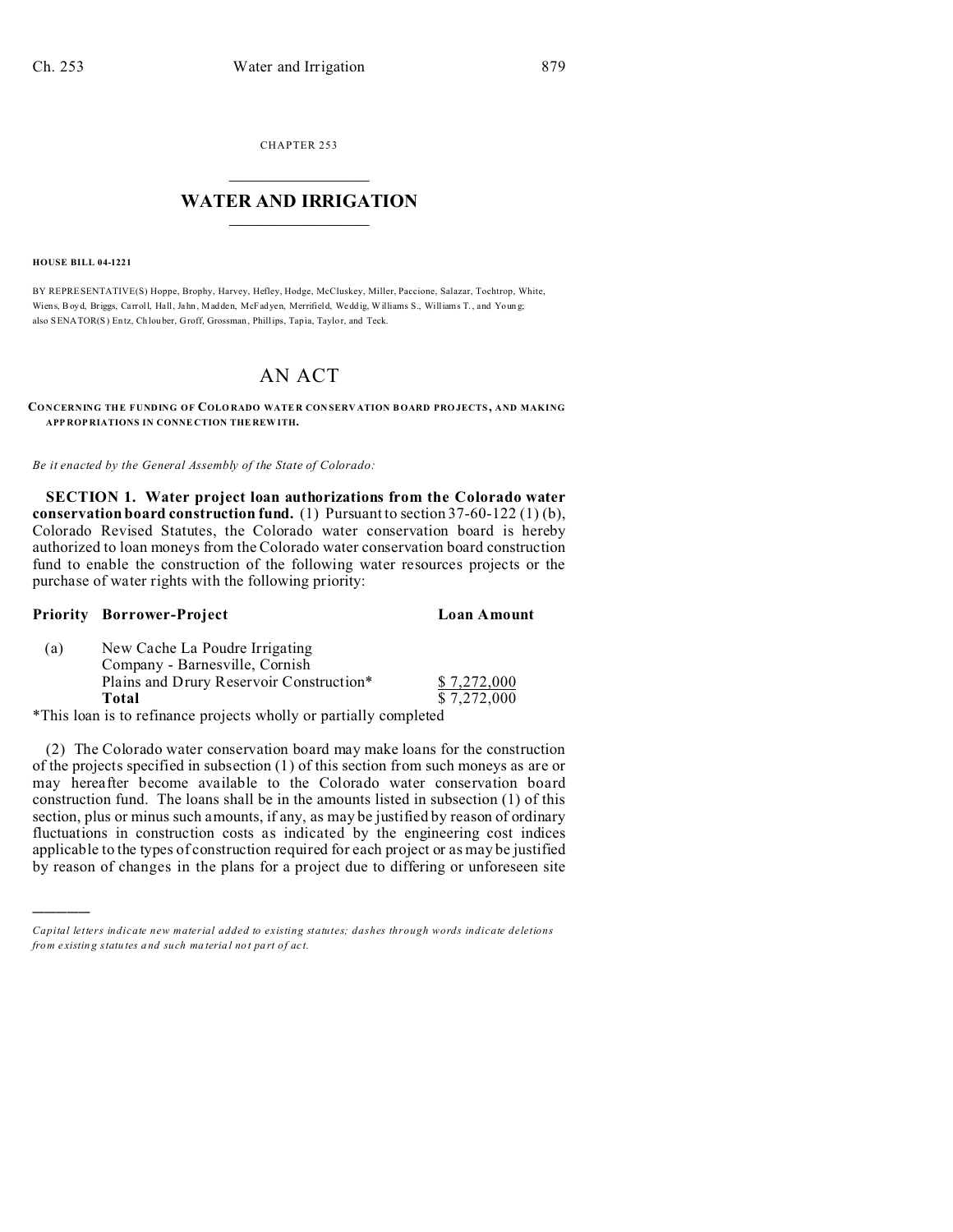880 Water and Irrigation Ch. 253

conditions, errors or omissions in the plans and specifications, changes instituted by regulatory agencies, or changes in material quantities beyond contract limits.

(3) Pursuant to section 37-60-120 (1), Colorado Revised Statutes, the board shall require such terms and conditions in the contracts as will ensure repayment of funds made available by it. The board shall not disburse any moneys for any loan authorized by subsection (1) of this section unless and until the board is satisfied, in its sole discretion, that the recipient of any such loan will be able to make repayment pursuant to the terms and conditions established by the board and by subsection (1) of this section.

**SECTION 2. Water project loan authorizations from the severance tax trust fund perpetual base account.** (1) Pursuant to section  $39-29-109$  (1) (a) (I), Colorado Revised Statutes, the Colorado water conservation board is hereby authorized to loan moneys from the severance tax trust fund perpetual base account to enable the construction of the following water resources projects with the following priority:

|     | <b>Priority Borrower-Project</b> | Loan Amount  |
|-----|----------------------------------|--------------|
| (a) | Colorado River Water             |              |
|     | Conservation District -          |              |
|     | Elkhead Reservoir Enlargement    | \$11,110,000 |
|     | Total                            | \$11,110,000 |

(2) The Colorado water conservation board may make loans for the construction of the projects specified in subsection (1) of this section from revenues that are or may hereafter become available to the severance tax trust fund perpetual base account. The loans shall be in the amounts listed in subsection (1) of this section, plus or minus such amounts, if any, as may be justified by reason of ordinary fluctuations in construction costs as indicated by the engineering cost indices applicable to the types of construction required for each project or as may be justified by reason of changes in the plans for a project due to differing or unforeseen site conditions, errors or omissions in the plans and specifications, changes instituted by regulatory agencies, or changes in material quantities beyond contract limits.

(3) Pursuant to section 37-60-120 (1), Colorado Revised Statutes, the board shall require such terms and conditions in the contracts as will ensure repayment of funds made available by it. The board shall not disburse any moneys for any loan authorized by subsection (1) of this section unless and until the board is satisfied, in its sole discretion, that the recipient of any such loan will be able to make repayment pursuant to the terms and conditions established by the board and by subsection (1) of this section.

**SECTION 3. Decreases to prior water project loan authorizations from the Colorado water conservation board construction fund.**

| Borrower-                   | Prior            | Prior     | Decrease  | Amount    |
|-----------------------------|------------------|-----------|-----------|-----------|
| <b>Project</b>              | <b>Authority</b> | Amount    |           | Remaining |
| Town of Paonia - HB 95-1155 |                  | \$600,000 | \$600.000 | \$ 0      |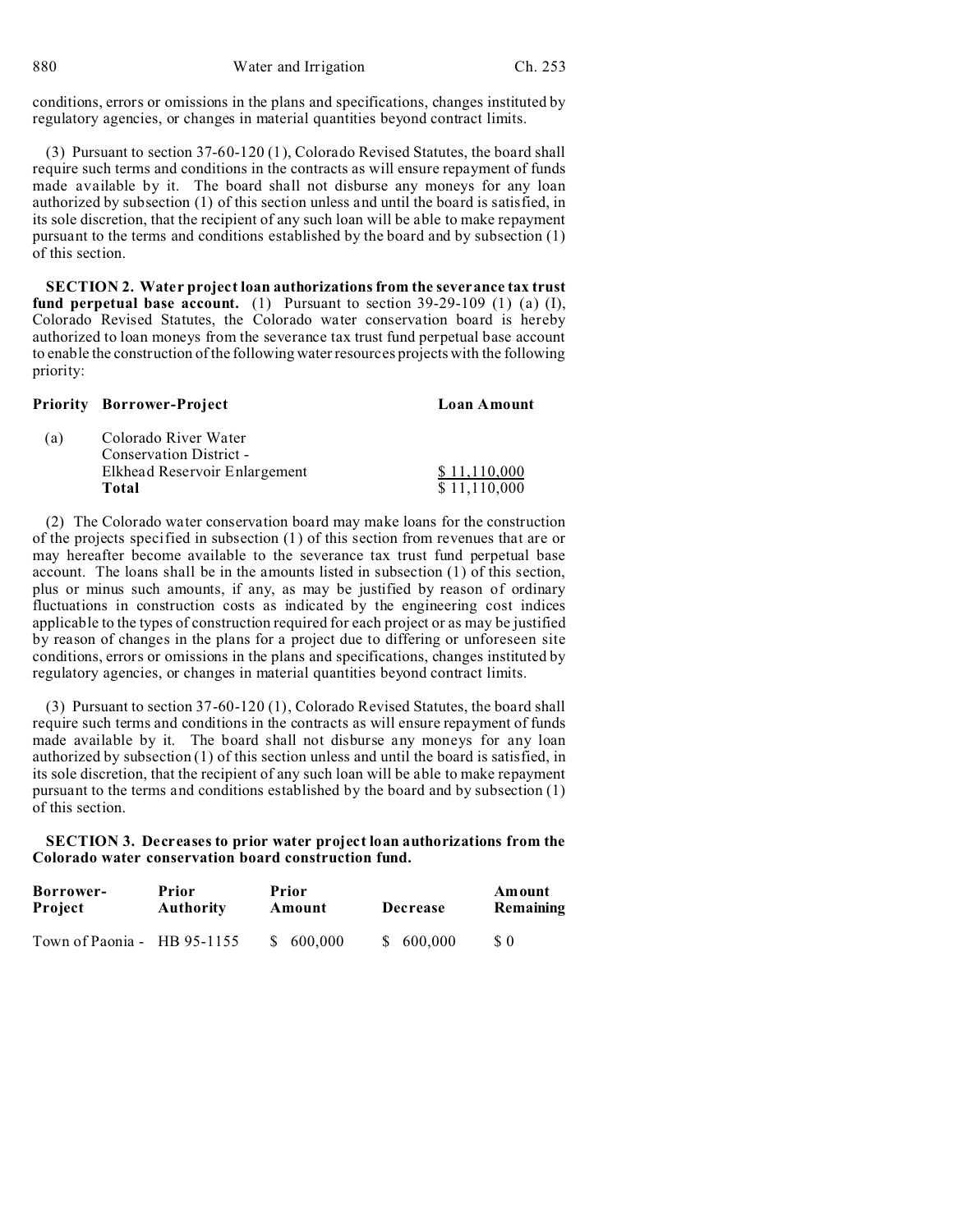| Ch. 253                                                                                    |               |    | Water and Irrigation |    |             |          | 881 |
|--------------------------------------------------------------------------------------------|---------------|----|----------------------|----|-------------|----------|-----|
| New Reservoir                                                                              |               |    |                      |    |             |          |     |
| City of Sterling - HB 98-1189<br>Pawnee Creek Flood<br>Control Project                     |               | S. | 550,000              | \$ | 550,000     | \$0      |     |
| City of Sterling - SB 99-173<br>Pawnee Creek Flood<br>Control Project                      |               | S. | 610,000              | S. | 610,000     | \$0      |     |
| City of Ouray -<br><b>Skyrocket Creek</b><br><b>Deflection Structure</b><br>Rehabilitation | SB 99-173     | \$ | 25,000               | \$ | 25,000      | \$0      |     |
| City of Ouray -<br><b>Skyrocket Creek</b><br>Deflection Structure<br>Rehabilitation        | HB 00-1419    | \$ | 30,000               | \$ | 30,000      | $\Omega$ |     |
| City of Fountain - HB 02-1152<br>Keeton Reservoir<br>Rehabilitation                        |               | S. | 420,000              | S. | 420,000     | \$0      |     |
|                                                                                            | <b>Totals</b> |    | \$2,235,000          |    | \$2,235,000 | \$0      |     |

**SECTION 4. Colorado water conservation board data collection appropriation.** (1) In addition to any other appropriation, there is hereby appropriated, out of any moneys in the Colorado water conservation board construction fund not otherwise appropriated, to the Colorado water conservation board, for the fiscal year beginning July 1, 2004, the sum of two hundred ten thousand dollars (\$210,000), or so much thereof as may be necessary, for satellite monitoring and data collection efforts related to in-stream flow monitoring, compact protection, decision support systems, and flood forecasting and warning projects.

(2) The moneys appropriated in subsection (1) of this section shall remain available for the designated purposes until they are fully expended.

**SECTION 5. Satellite monitoring system maintenance - appropriation.** (1) In addition to any other appropriation, there is hereby appropriated, out of any moneys in the Colorado water conservation board construction fund not otherwise appropriated, to the department of natural resources for allocation to the division of water resources, for the fiscal year beginning July 1, 2004, the sum of three hundred fifty-three thousand dollars (\$353,000), or so much thereof as may be necessary, for the maintenance of the satellite monitoring system established and operated pursuant to section 37-80-102 (10), Colorado Revised Statutes, stream gage flood hardening projects, and data collection efforts related to flood forecasting and warning.

(2) The moneys appropriated in subsection (1) of this section shall remain available for the designated purposes until they are fully expended.

# **SECTION 6. Colorado decision support system irrigated acreage refresh**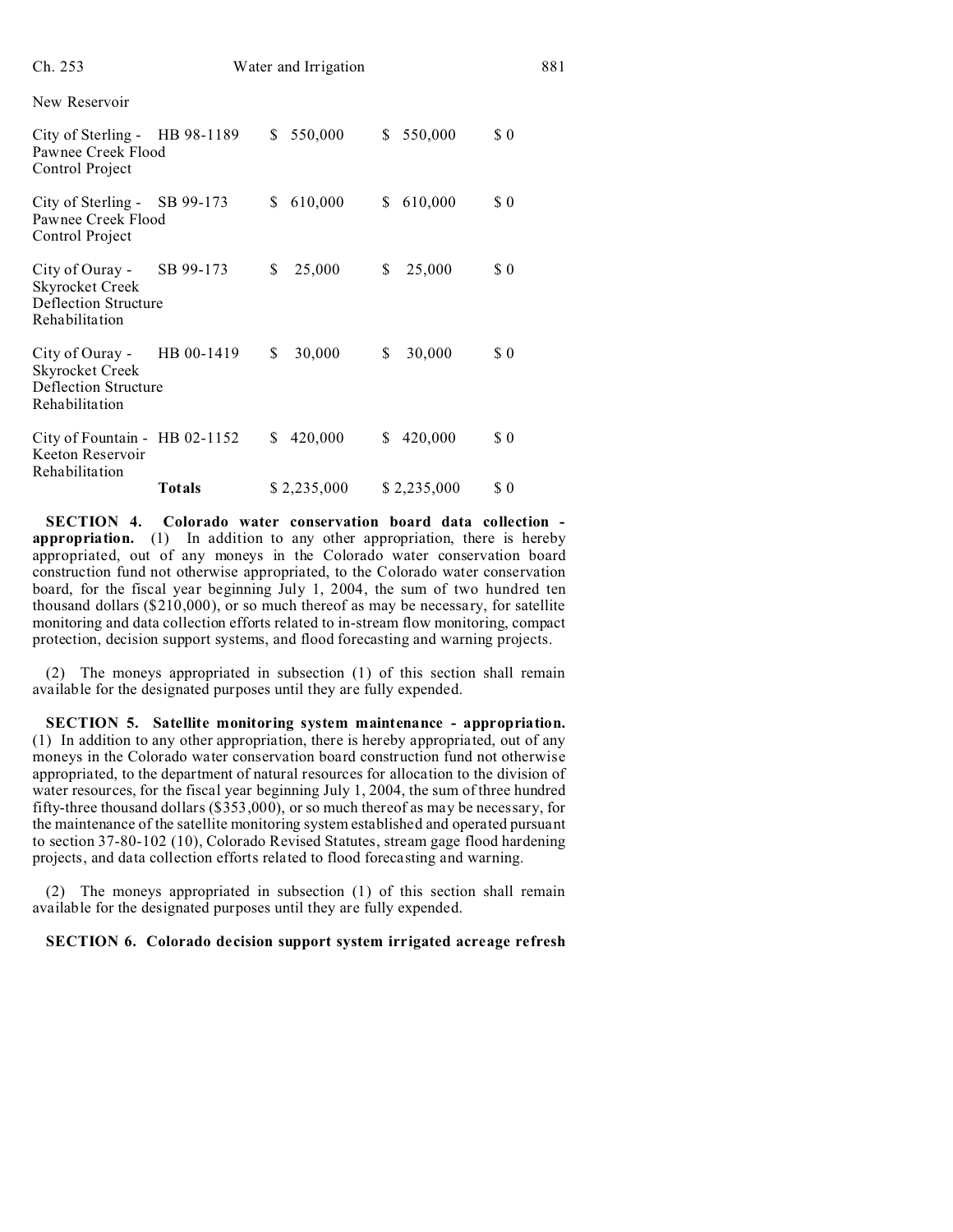**program - appropriation.** (1) In addition to any other appropriation, there is hereby appropriated, out of any moneys in the Colorado water conservation board construction fund not otherwise appropriated, to the Colorado water conservation board, for the fiscal year beginning July 1, 2004, the sum of one hundred fifty thousand dollars (\$150,000) to refresh the irrigated acreage component of the Colorado decision support system database in the Rio Grande river basin and begin the Colorado decision support system implementation of acreage and crop delineation in the Arkansas river basin. The moneys may also be used to determine the feasibility of using Colorado decision support system satellite imagery to delineate tamarisk stands in the South Platte, Rio Grande, Colorado, and Arkansas river drainage basins.

(2) The moneys appropriated in subsection (1) of this section shall remain available for the designated purposes until the project is completed.

**SECTION 7. Continuation of the Colorado water conservation board document imaging system - appropriation.** (1) In addition to any other appropriation, there is hereby appropriated, out of any moneys in the Colorado water conservation board construction fund not otherwise appropriated, to the Colorado water conservation board, for the fiscal year beginning July 1, 2004, the sum of one hundred forty-five thousand dollars (\$145,000), or so much thereof as may be necessary, for the board to continue development of the Colorado water conservation board document imaging system.

(2) The amounts appropriated in this section are in addition to amounts appropriated previously forthe Colorado water conservation board document imaging system. The moneys appropriated in subsection (1) of this section shall remain available for the designated purposes until the project is completed.

**SECTION 8. Colorado flood plain map modernization - appropriation.** (1) In addition to any other appropriation, there is hereby appropriated, out of any moneys in the Colorado water conservation board construction fund not otherwise appropriated, to the Colorado water conservation board, for the fiscal year beginning July 1, 2004, the sum of two hundred fifteen thousand dollars (\$215,000), or so much thereof as may be necessary, for the board to continue to assist with the preparation of revised and improved flood plain studies and maps for communities throughout Colorado and participate in federally sponsored flood plain map modernization activities.

(2) The moneys appropriated in subsection (1) of this section shall remain available for the designated purposes until the project is completed.

**SECTION 9. Weather modification program - appropriation.** (1) In addition to any other appropriation, there is hereby appropriated, out of any moneys in the Colorado water conservation board construction fund not otherwise appropriated, to the Colorado water conservation board, for the fiscal year beginning July 1, 2004, the sum of twenty thousand dollars (\$20,000), or so much thereof as may be necessary, for the board to assist water conservation and conservancy districts with the development of cloud seeding programs that provide benefits to recreation, streams, and reservoirs through snowpack enhancement.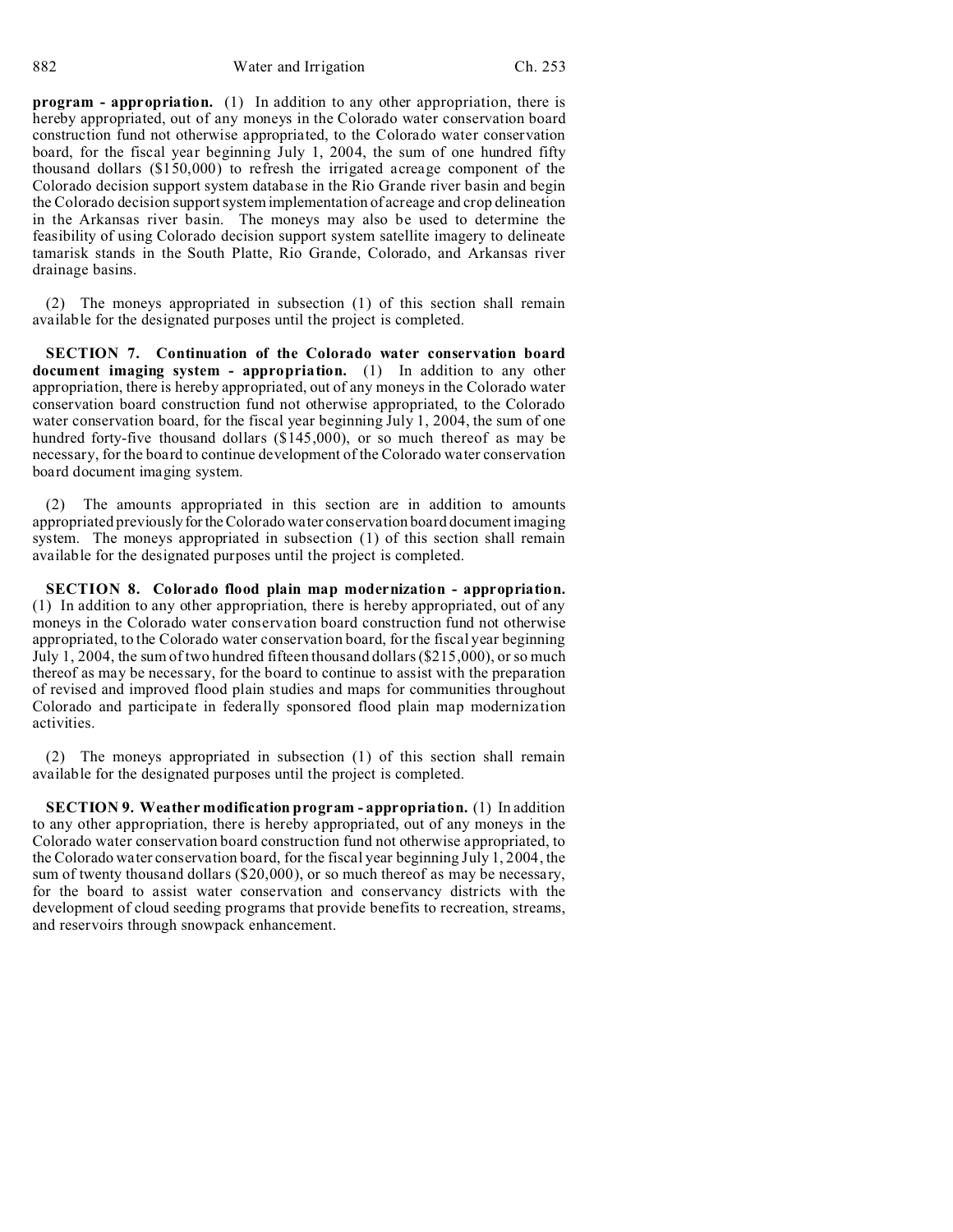(2) The moneys appropriated in subsection (1) of this section shall remain available for the designated purposes until the project is completed.

**SECTION 10. Flood hazard mitigation program - appropriation.** (1) In addition to any other appropriation, there is hereby appropriated, out of any moneys in the Colorado water conservation board construction fund not otherwise appropriated, to the Colorado water conservation board, for the fiscal year beginning July 1, 2004, the sum of seventy-five thousand dollars (\$75,000), or so much thereof as may be necessary, for the board to participate in planning and engineering services for stream restoration projects as well as to provide matching funds for partnering with federal and local agencies in the development of flood mitigation projects.

(2) The moneys appropriated in subsection (1) of this section shall remain available for the designated purposes until the project is completed.

**SECTION 11. Statewide tamarisk field survey - appropriation.** (1) In addition to any other appropriation, there is hereby appropriated, out of any moneys in the Colorado water conservation board construction fund not otherwise appropriated, to the Colorado water conservation board, for the fiscal year beginning July 1, 2004, the sum of fifty-two thousand five hundred dollars (\$52,500), or so much thereof as may be necessary, for the board to participate in an inventory of acres infested by tamarisk and other non-native invasive phreatophytes in the Arkansas and Colorado River basins in cooperation with the tamarisk coalition and the United States department of the interior.

(2) The moneys appropriated in subsection (1) of this section shall remain available for the designated purposes until the project is completed.

**SECTION 12. Continuation of the South Platte decision support system appropriation.** (1) In addition to any other appropriation, there is hereby appropriated, out of any moneys in the Colorado water conservation board construction fund not otherwise appropriated, to the Colorado water conservation board, for the fiscal year beginning July 1, 2004, the sum of two million five hundred thousand dollars (\$2,500,000), or so much thereof as may be necessary, for the board to continue development of the South Platte decision support system.

(2) The amounts appropriated in this section are in addition to amounts appropriated previously for the South Platte decision support system. The moneys appropriated in subsection (1) of this section shall remain available for the designated purposes until the project is completed.

**SECTION 13. Restoration of flood response fund balance.** The state treasurer shall transfer a total of one hundred fifty thousand dollars (\$150,000), or so much thereof as may be necessary, from the unreserved cash in the Colorado water conservation board construction fund to the flood response fund in order to restore the balance in the flood response fund to one hundred fifty thousand dollars (\$150,000).

**SECTION 14. Repeal.** 37-60-122.6, Colorado Revised Statutes, is repealed as follows:

**37-60-122.6. Emergency infrastructure repair cash fund - authorization.**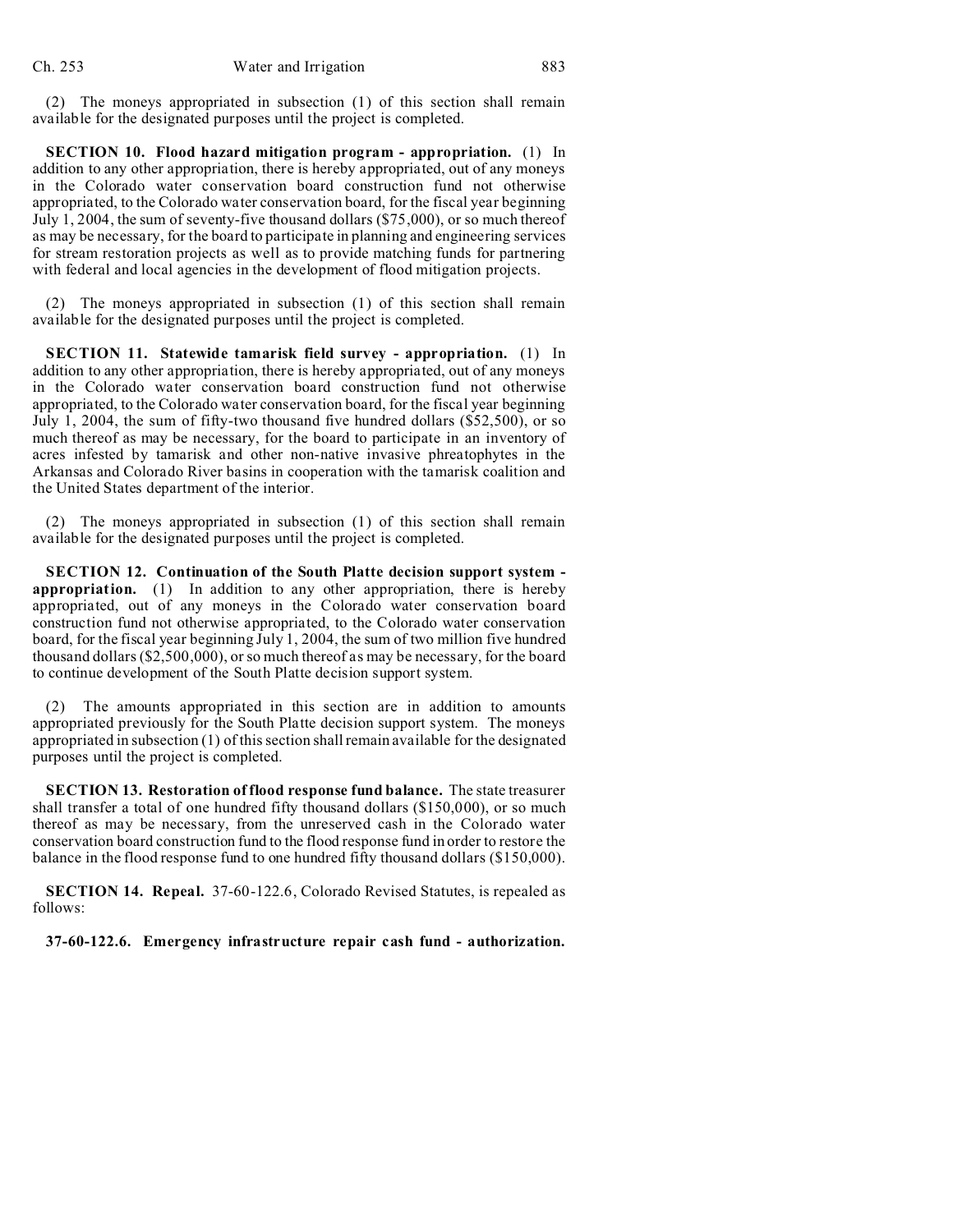(1) There is hereby created in the state treasury the emergency infrastructure repair cash fund, referred to in this section as the "emergency fund". The state treasurer is hereby authorized and directed to transfer two million dollars from the Colorado water conservation board construction fund to the emergency fund. The Colorado water conservation board is authorized to make loans from the emergency fund for projects that it determines are necessary to avoid unreasonable risk of injury or damage to human health or well-being or to property or crops when the board also determines that the emergency condition is not the result of negligence in the operation or maintenance of the infrastructure. Such emergency projects may provide a partial, temporary, or permanent and complete solution to the emergency condition. However, the viability or success of such emergency projects may not be dependent upon further appropriations or loans. Any partial or temporary solution to an emergency condition must be one that is sensible and functional on its own merits without regard to the prospect of further state funding. The board shall submit to the general assembly a written determination of the basis for each loan from the emergency fund not later than January 15 of the year following the year in which such loan was made. The moneys in the emergency fund are hereby continuously appropriated to the board for emergency infrastructure purposes consistent with the definition of "emergency" in section 20 (2) (c) of article  $X$  of the state constitution, including, but not limited to, the immediate availability of moneys for emergency repairs to raw water storage systems, raw water transmission systems, or both such storage and transmission systems. All interest derived from loans and the investment of moneys in the emergency fund shall be credited to the Colorado water conservation board construction fund. Any balance in excess of two million dollars remaining in the emergency fund at the end of any fiscal year shall be credited to the Colorado water conservation board construction fund.

(2) Notwithstanding the provisions of section 24-6-402, C.R.S., in emergency situations in which a majority of the board certifies that exigencies of time require that the board meets without delay for the purpose of considering the need for a loan pursuant to subsection (1) of this section, the requirements of public notice may be dispensed with but the public shall receive notice as soon as is practicable under such exigent circumstances; except that nothing in this subsection (2) shall be construed to relieve the board of the duty to make public notice.

**SECTION 15. Emergency infrastructure repair cash fund transfer.** Any remaining unreserved moneys previously appropriated to the emergency infrastructure repair cash fund shall be credited to the Colorado water conservation board construction fund.

**SECTION 16.** 37-60-130, Colorado Revised Statutes, is amended to read:

**37-60-130. Well augmentation loans.** (1) There is hereby created in the state treasury the Arkansas river augmentation loan fund. The state treasurer is hereby authorized and directed to transfer a total of three million five hundred thousand dollars from the unreserved cash funds in the water conservation board construction fund to the Arkansas river augmentation loan fund.

(2) The board is hereby authorized to  $\epsilon x$  pend up to three million five hundred thousand dollars from the Arkansas river augmentation loan fund for the purpose of making loans MAKE LOANS FROM UNRESERVED CASH IN THE COLORADO WATER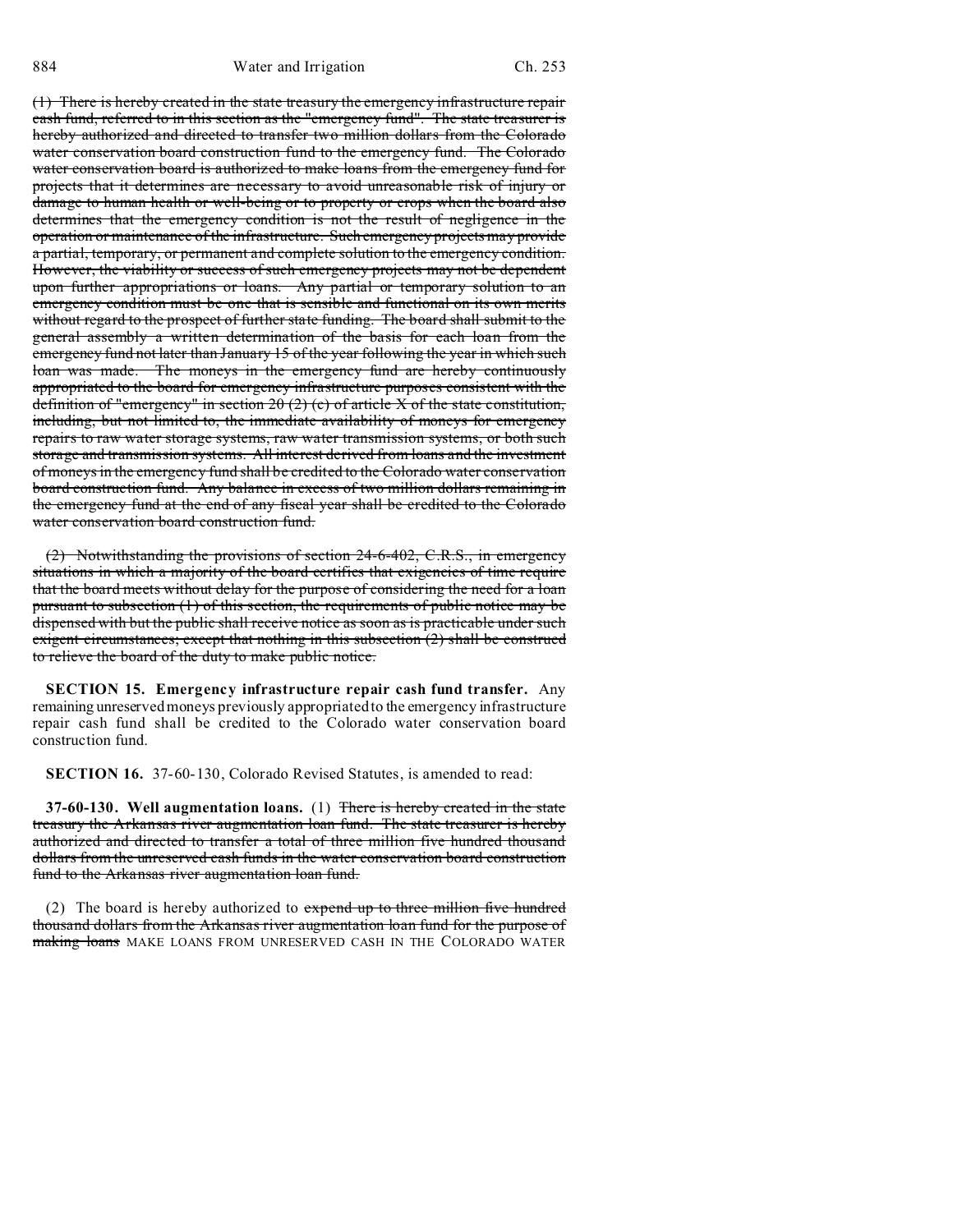### Ch. 253 Water and Irrigation 885

CONSERVATION BOARD CONSTRUCTION FUND to organizations or entities for the purchase of augmentation water or the rights to such water to replace out-of-priority depletions to surface water rights and to prevent material depletions of usable stateline flows THAT MIGHT RESULT in violation of the Arkansas river compact. Moneys in the Arkansas river augmentation loan fund are hereby continuously appropriated to the board. All interest derived from the investment of moneys in the Arkansas river augmentation loan fund shall be credited to the Colorado water conservation board construction fund COMPACTS OR INTERSTATE DECREES.

 $(3)$  The board shall approve or deny applications for loans after consulting with the Arkansas river coordinating committee concerning such applications, based upon criteria including, but not limited to, whether the:

(a) Source of augmentation water is from a reliable, permanent supply;

(b) Applicant has adequate security or collateral to assure repayment;

(c) Applicant has the ability to repay the loan at an interest rate and over a period of time as set by the board;

(d) Applicant is able to collect payments for the augmented water from its members;

(e) Loan will serve the needs of a broad group of users rather than a specific user;

(f) Loan will assist in maintaining the agricultural viability of the Arkansas river valley AREA SERVED;

(g) Applicant obtains commitments from its members that any such member who fails to make payments in accordance with the loan agreement shall cease pumping water; and

(h) Applicant obtains commitments from its members to comply with any rules or changes to rules as promulgated or amended by the state engineer that govern the measurement of groundwater GROUND WATER withdrawals and the use of such groundwater in the Arkansas river basin. Rule changes may include but not be limited to the elimination of the three-seven rule and augmentation plans for post-compact wells GROUND WATER.

(4) (a) The state engineer shall promptly and completely curtail the use of a well by the owner of such well if such owner has accepted the benefit of the Arkansas river A WELL augmentation loan fund, and fails to make a payment required pursuant to the terms of subsection (3) of this section.

(b) This section shall apply regardless of whether the well owner accepts the benefit of the Arkansas river WELL augmentation loan fund directly or through membership in a participating association or organization.

(c) Curtailment pursuant to this subsection (4) shall remain in effect for as long as any payment remains past due.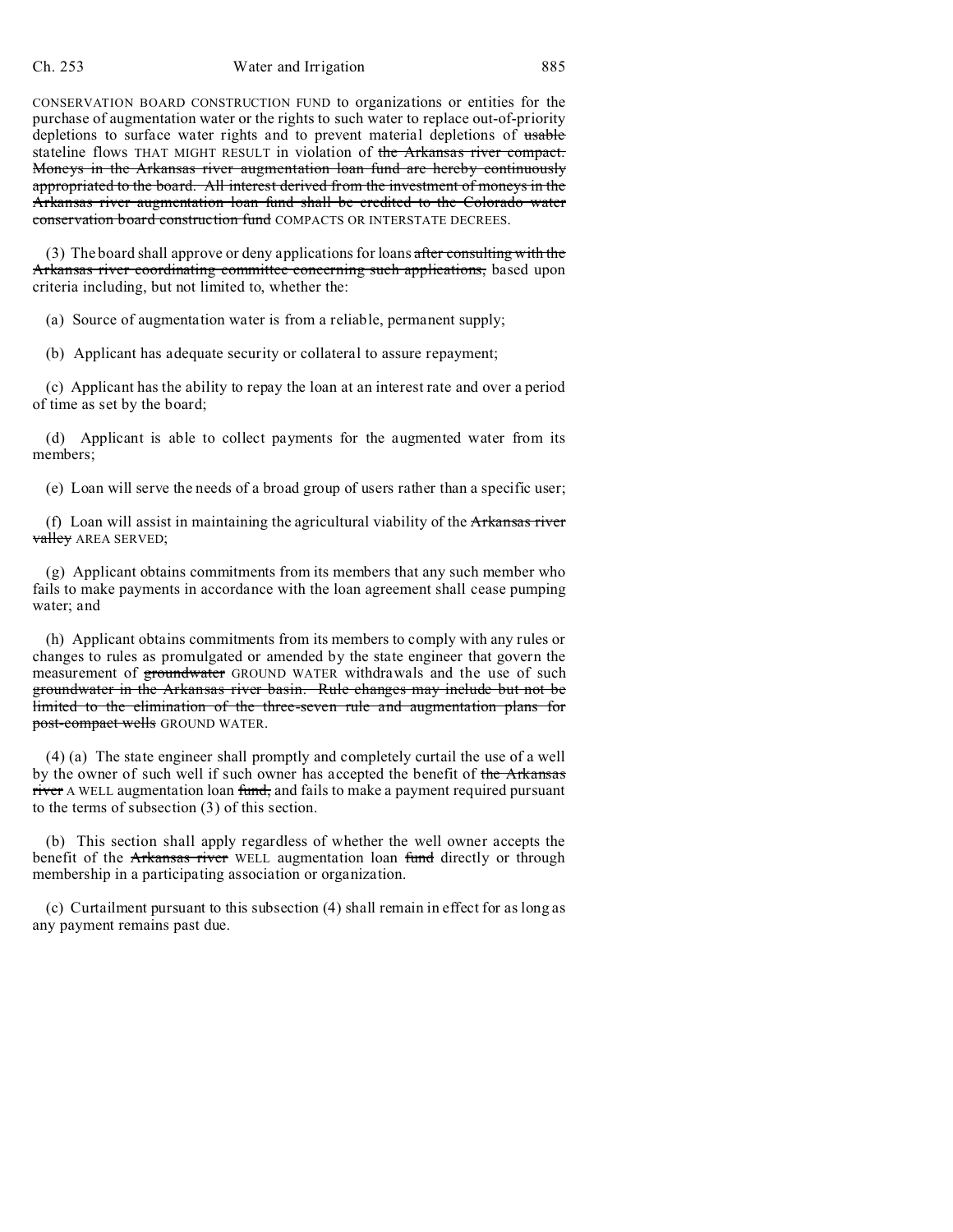**SECTION 17. Arkansas river augmentation loan fund transfer.** Any remaining unreserved moneys previously appropriated to the Arkansas river augmentation loan fund shall be credited to the Colorado water conservation board construction fund.

**SECTION 18.** Section 12 of chapter 360, Session Laws of Colorado 2000, is amended to read:

Section 12. **El Paso county water master plan - appropriation.** (1) The Colorado water conservation board is hereby authorized to participate in a cooperative water supply planning investigation and master plan of the rural El Paso county area. The purposes of the investigation will be to effectively identify the current and future development of water resources, systems, and facilities benefitting the residents of El Paso county. The scope of work for the master plan shall be developed by the El Paso county water authority in consultation with El Paso county and the Colorado water conservation board. THE COLORADO WATER CONSERVATION BOARD IS FURTHER AUTHORIZED TO PARTICIPATE WITH THE EL PASO COUNTY WATER AUTHORITY IN A COOPERATIVE STUDY AND INVESTIGATION OF TRANSIT LOSSES ON FOUNTAIN AND MONUMENT CREEKS TO BE CONDUCTED BY THE UNITED STATES GEOLOGICAL SURVEY AND DEVELOPMENT OF A TRANSIT LOSS MODEL TO BE USED IN ADMINISTERING WATER DELIVERIES THAT MAXIMIZE BENEFICIAL USE OF THE WATER RESOURCES OF EL PASO COUNTY.

(2) In addition to any other appropriation, there is hereby appropriated, out of any moneys in the Colorado water conservation board construction fund not otherwise appropriated, to the Colorado water conservation board for allocation to the El Paso county water authority, for the fiscal year beginning July 1, 2004, the sum of two hundred thousand dollars (\$200,000), or so much thereof as may be necessary, to prepare an El Paso county water master plan, FOR THE PURPOSES SET FORTH IN SUBSECTION (1) OF THIS SECTION.

(3) The moneys appropriated in subsection (2) of this section shall remain available for the designated purposes until the project is completed.

**SECTION 19.** Section 4 of chapter 344, Session Laws of Colorado 1979, is amended to read:

Section 4. **Project authorizations.** (1) Pursuant to section 37-60-122, Colorado Revised Statutes 1973, there are hereby authorized to be constructed from such funds as may become available to the Colorado water conservation board construction fund, in the priority listed as nearly as practicable and with the sums of money listed, plus or minus such amounts, if any, as may be justified by unforeseen circumstances or by reason of ordinary fluctuations in land values and construction costs as indicated by cost indices applicable to the type of projects involved, the following projects:

### **Project Amount**

| Chatfield Project   |             |
|---------------------|-------------|
| Channel Improvement | \$2,500,000 |
| Closed Basin        | \$500,000   |
| Beaver Park         | \$1,500,000 |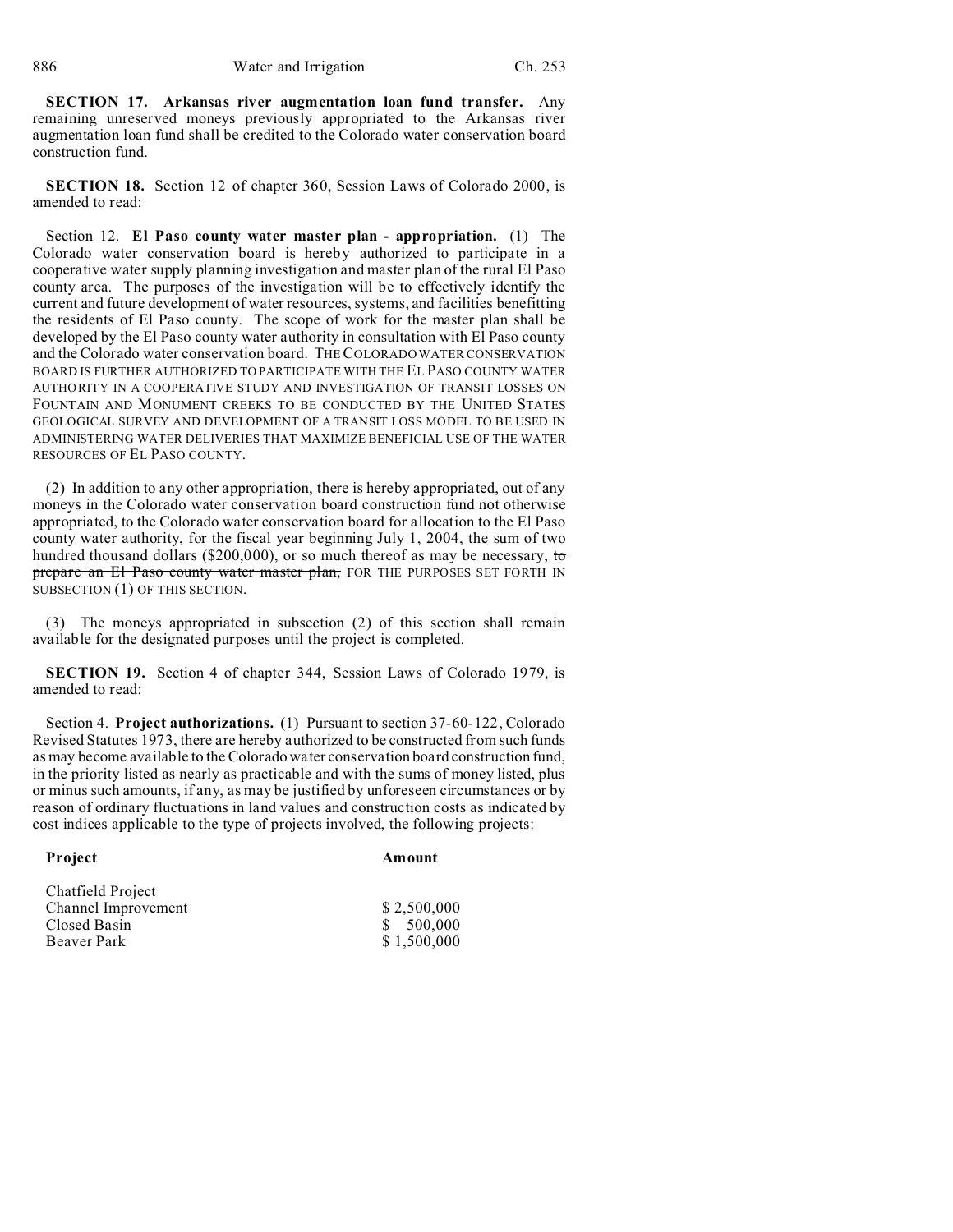| Larkspur             | \$ 200,000  |
|----------------------|-------------|
| Rio Grande Reservoir | 90.000      |
| Total                | \$4,790,000 |

(2) The Chatfield project channel improvement and the Rio Grande Reservoir project authorized by this section shall be constructed as first priorities from the first moneys made available to the Colorado water conservation board construction fund pursuant to section 39-26-123.1, Colorado Revised Statutes 1973. The funds made available for the Chatfield project channel improvements may be expended, INCLUDING UP TO ONE HUNDRED FIFTY THOUSAND DOLLARS (\$150,000) FOR CHATFIELD-RELATED PLANNING STUDIES, only through a contract CONTRACTS with the United States by which the United States agrees to provide not less than one-half of the total cost of said channel improvement AND RELATED PLANNING STUDIES.

(3) Neither the Closed Basin project nor the Larkspur project authorized by this section nor the projects authorized by section 2 of chapter 101, Session Laws of Colorado 1978, shall preempt any project priority previously established by the general assembly, but any previously established priority may be waived or relinquished in writing by a project sponsor.

**SECTION 20. Water project loan authorizations from the Colorado river recovery program loan fund.** (1) Pursuant to sections 37-60-122.9 and 37-60-122 (1) (b), Colorado Revised Statutes, the Colorado water conservation board is hereby authorized to loan moneys from the Colorado river recovery program loan fund to enable the construction of the following water resources projects:

# **Priority Borrower - Project Loan Amount**

| (a) | Western Area Power Administration -    |             |
|-----|----------------------------------------|-------------|
|     | Capital projects of the Upper Colorado |             |
|     | and San Juan River Basins Recovery     |             |
|     | Implementation Program                 | \$5.938.800 |
|     | Total                                  | \$5.938.800 |

(2) The Colorado water conservation board may make loans for the construction of the projects specified in subsection (1) of this section from such moneys as are or may hereafter be transferred to the Colorado river recovery program loan fund from the Colorado water conservation board construction fund. The loans shall be in the amounts listed in subsection (1) of this section, plus or minus such amounts, if any, as may be justified by reason of ordinary fluctuations in construction costs as indicated by the engineering cost indices applicable to the types of construction required for each project or as may be justified by reason of changes in the plans for a project due to differing or unforeseen site conditions, errors or omissions in the plans and specifications, changes instituted by regulatory agencies, or changes in material quantities beyond contract limits.

(3) Pursuant to section 37-60-120 (1), Colorado Revised Statutes, the board shall require such terms and conditions in the contracts as will ensure repayment of funds made available by it. The board shall not disburse any moneys for any loan authorized by subsection (1) of this section unless and until the board is satisfied, in its sole discretion, that the recipient of any such loan will be able to make repayment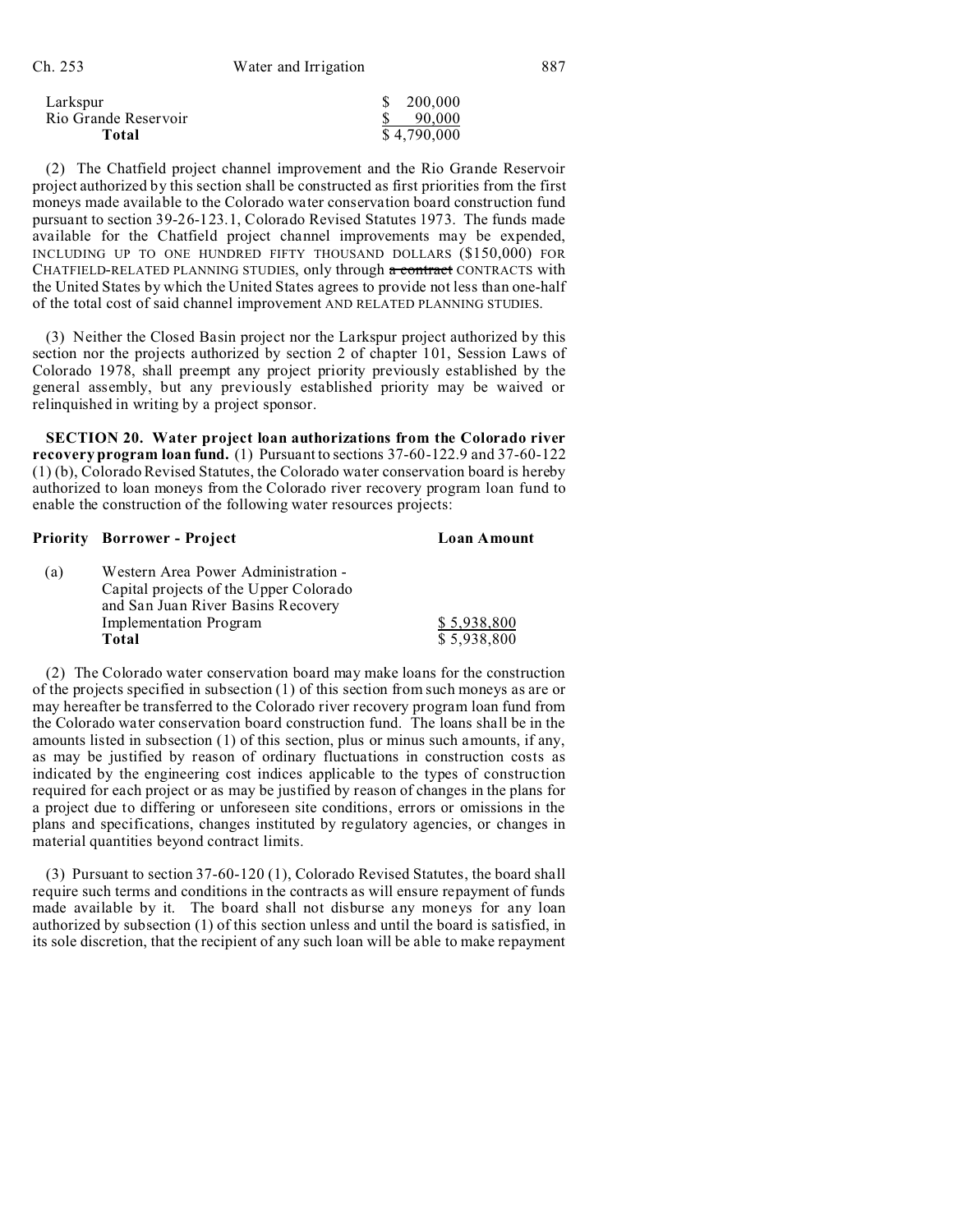pursuant to the terms and conditions established by the board and by subsection (1) of this section.

**SECTION 21.** 37-60-119 (1) (b) and (2), Colorado Revised Statutes, are amended to read:

**37-60-119. Construction of water and power facilities - contracts with and charges against users.** (1) (b) In carrying out such program THIS SUBSECTION (1), the board is directed to SHALL place special emphasis upon the adoption and incorporation of measures which THAT will encourage the conservation and more efficient use of water, including the installation of water meters or such other measuring and control devices as the board deems appropriate in each particular case.

(2) The board may, subject to the provisions in section 37-60-122, enter into contracts for the use of, or to loan moneys to enable the construction, rehabilitation, enlargement, or improvement of, said flood control, water, power, and any related recreational facilities, excluding domestic water treatment and distribution systems, with any agency or political subdivision of this state or the federal government, with individuals, with corporations, or with organizations composed of citizens of this state. Any such contracts may provide for such charges to the using entity as, in the opinion of the board, are necessary and reasonable to recover the board's capital investment, together with operational, maintenance, and interest charges over the term of years agreed upon by contract. Interest charges shall be recommended by the board at between zero and seven percent on the basis of the project sponsor's ability to pay and the significance of the project to the development and protection of the water supplies of the state. Interest charges shall be credited to and made a part of the Colorado water conservation board construction fund. Any other charges, as determined appropriate by the board, shall be continuously appropriated to the Colorado water conservation board for supplemental operational expenditures.

**SECTION 22.** 37-60-122 (1) (c), Colorado Revised Statutes, is amended to read:

**37-60-122. General assembly approval.** (1) Moneys in the Colorado water conservation board construction fund shall be expended in the following manner and under the following circumstances:

(c) In order to determine the economic and engineering feasibility of any project proposed to be constructed from funds provided in whole or in part from the Colorado water conservation board construction fund, the board shall cause a feasibility report to be prepared on such proposed project if, in the discretion of the board, it appears to qualify for consideration under section 37-60-119. The board may also cause a feasibility report to be prepared on any other water project proposed in this state whether funded by the Colorado water conservation board construction fund or by any other source or entity or federal or state agency, and the board shall cooperate with any such entity or federal or state agency in the planning of such project. The board shall also cause any feasibility study to be made at the direction of the general assembly. For all such feasibility investigations, the board is authorized to commit or LOAN, GRANT, OR OTHERWISE expend on a continuing basis ten percent of the moneys appropriated credited, or otherwise applied to the construction fund authorized by section 37-60-121, prior to the execution and approval of any contract contemplated by paragraph (a) of this subsection (1); except that the cost of any